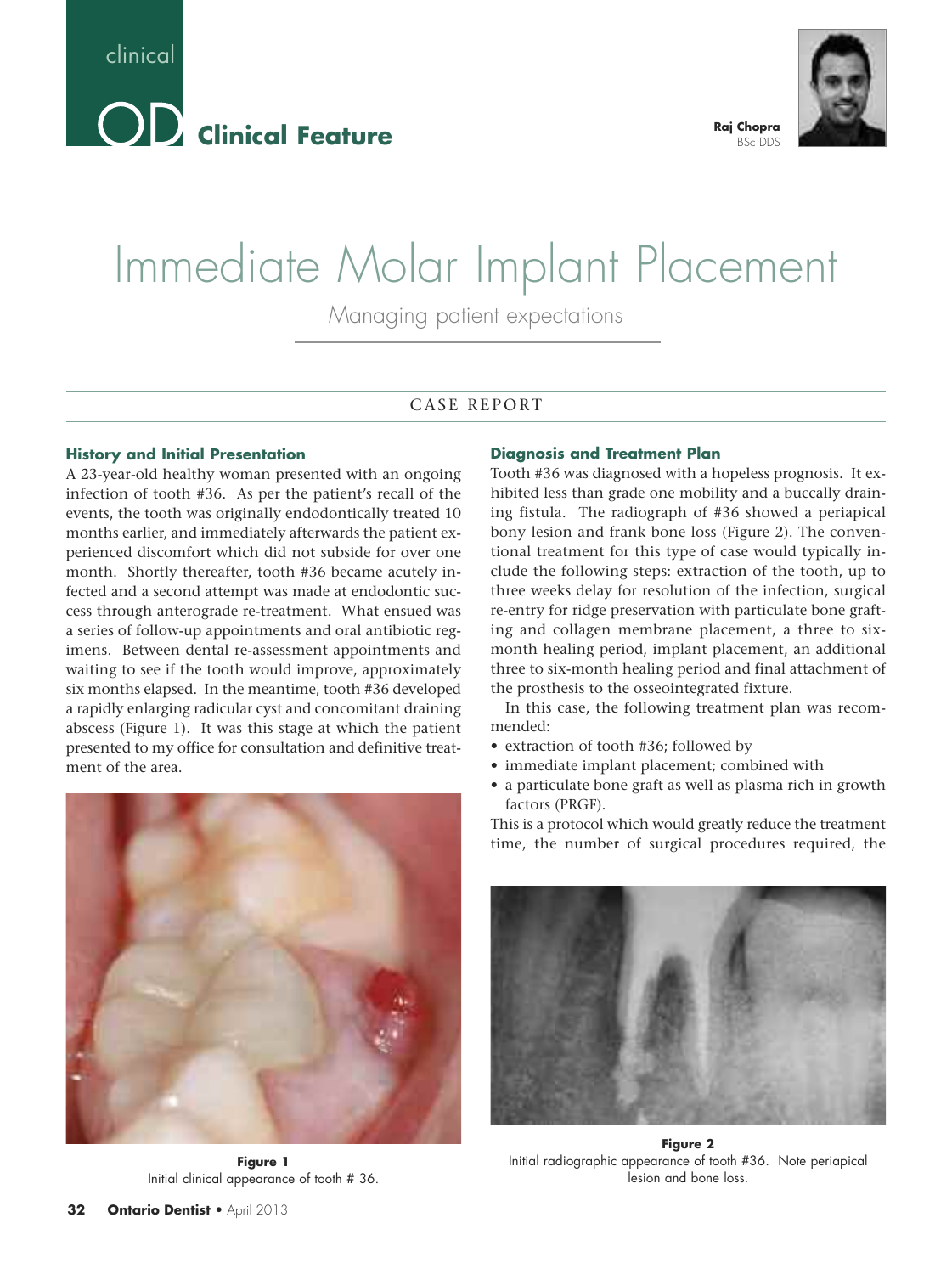frequency of antibiotic coverage, and the final cost for the replacement of the tooth. The case was completed within six months, as compared to the conventional approach which could result in treatment time of up to or beyond one year.

## Surgical and Restorative **P r o c e d u r e**

Initial treatment involved a forceps extraction of tooth #36 with vigorous curettage of the defect and complete removal of granulation tissue. This revealed an empty socket with complete buccal bone loss and large bony deficiency (Figure 3). In order to be used later as an autograft, the interseptal bone was removed with a ronguer. A five by 12 millimeter Biohorizons Laser-Lok implant was placed, relying on apical fixation only due to insufficient bone volume around the fixture (Figure 4). The autograft taken from the interseptal bone was then placed on the buccal surface of the implant apically, to promote osseoinduction and new bone formation (Figure 5). Immediately prior to use, this autograft was soaked in a previously-obtained F3 growth factor rich plasma layer.<sup>1</sup>

Next, Mineross (Biohorizons) cortico-cancellous FDBA<sup>2</sup>, also soaked in F3 growth factor, was placed in the bony deficiencies (Figure 6). Bio-oss (Giestlich) was then embedded in the F2 plasma layer and activated with calcium chloride to form a mineralized xenograft "pancake" (xenograft in a biologically-active carrier — Figure 7). Addition of this "pancake" forms the buccal-most layer of the composite graft. This occlusive buccal wall will permit bone regeneration without soft tissue ingrowth.

A cover screw was secured to the implant and the activated F1<sup>3</sup> fibrinrich plasma membrane (Figure 8) was placed over top to completely seal the socket (Figure 9). The tissue was then

continued page 34







**F i g u r e 3**

Extraction reveals socket with complete buccal bone loss and large bony deficiency.

**F i g u r e 4**

Implant fixture in position. Note insufficient bone volume around mesial, buccal and distal surfaces.

**F i g u r e 5**

Placement of autograft taken from interseptal bone on the buccal surface of the implant apically.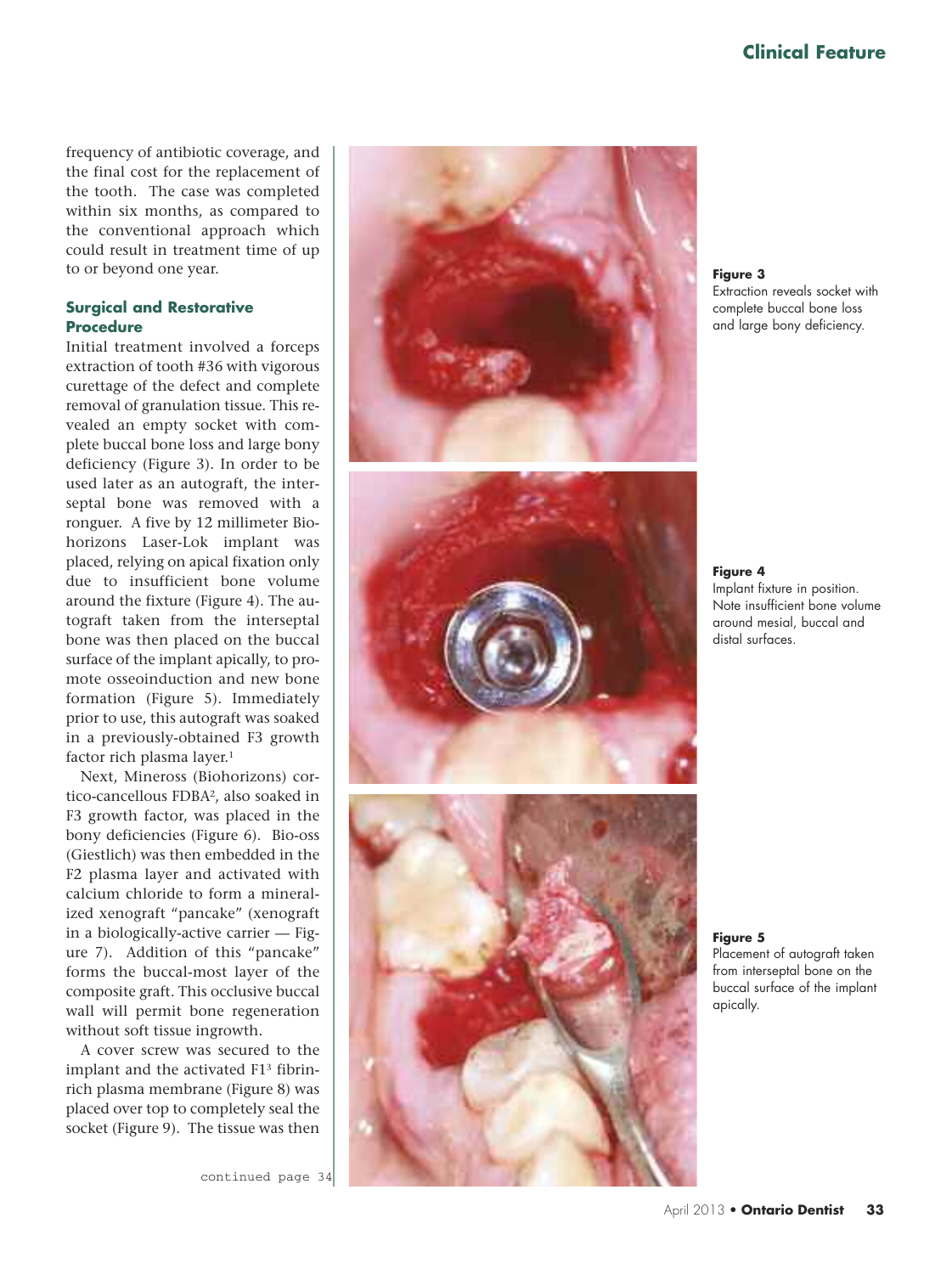## **Clinical Feature**



## **34 Ontario Dentist** • April 2013

**Figure 6**

Mineross cortico-cancellous FDBA soaked in F3 growth factors is placed in the bony deficiencies as the first or primary layer.

**Figure 7** Bio-oss (Giestlich) xenograft "pancake".

**Figure 8** Activated F1 fibrin-rich plasma membrane.

**Figure 9** Final position of F1 membrane, showing complete sealing of the socket.

sutured using 4-0 chromic gut. Standard antibiotic and analgesic regimens were then prescribed for the patient.

Ten days post-operatively, the sutures were removed and excellent soft tissue healing as well as initial epithelial creep over the socket was noted. Four months later, re-entry revealed abundant bone regeneration with complete implant submersion (Figures  $10 \& 11$ ). Using a No. 4 round bur, osteoplasty to uncover the top of the implant fixture was carried out. A healing abutment was then attached to the fixture and the tissues were reapproximated using 4-0 chromic gut suture (Figure 12).

At the five-month mark, laser gingivectomy was carried out to remove soft tissue overgrowth and to create the ideal gingival cuff for implant crown emergence (Figure 13). Six months post-surgery, the gingival cuff appears healthy and ready to accept the implant crown, so an impression was taken with PVS material and a transfer coping. One week later, the final screw-retained implant crown was inserted (Fig 14). Ideal papilla formation and thick, keratinized gingival tissue was achieved. Composite restorative material was used to fill the occlusal access opening.

## **Post-Operative Assessment**

At the one-month follow-up appointment, everything appeared stable and the case seemed to be a great success. Unfortunately, the patient did not share this view and was unhappy with the final result. It turned out that the patient was dissatisfied with the occlusal composite plug in the access opening. She objected to the appearance of "a dark spot on my new tooth". In light of this information, the crown was removed and a healing abutment was placed surrounded by a flowable composite, in order to maintain the gingival architecture, while a new cement-retained crown was fabricated (Figure 15).

Approximately one week later, the composite and healing abutment was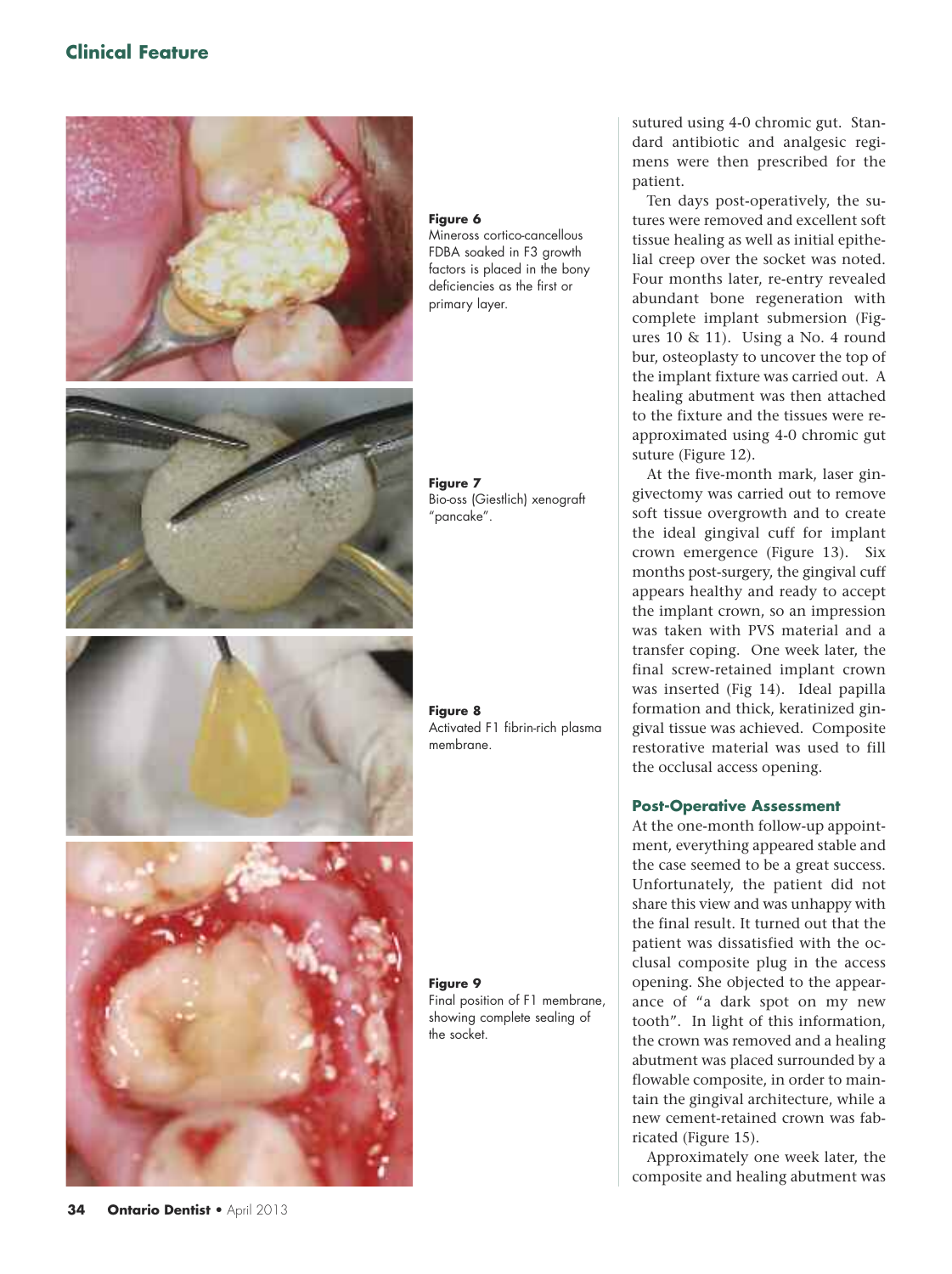



**Figure 10 & 11** Radiographic and clinical appearance four-months post-operatively, showing implant completely submerged.



**Figure 12** Healing abutment in position.



**Figure 13** Appearance of fixture head following laser gingivectomy.



**Figure 14** Screw-retained implant crown with composite resin covering access opening on occlusal surface.

continued page 36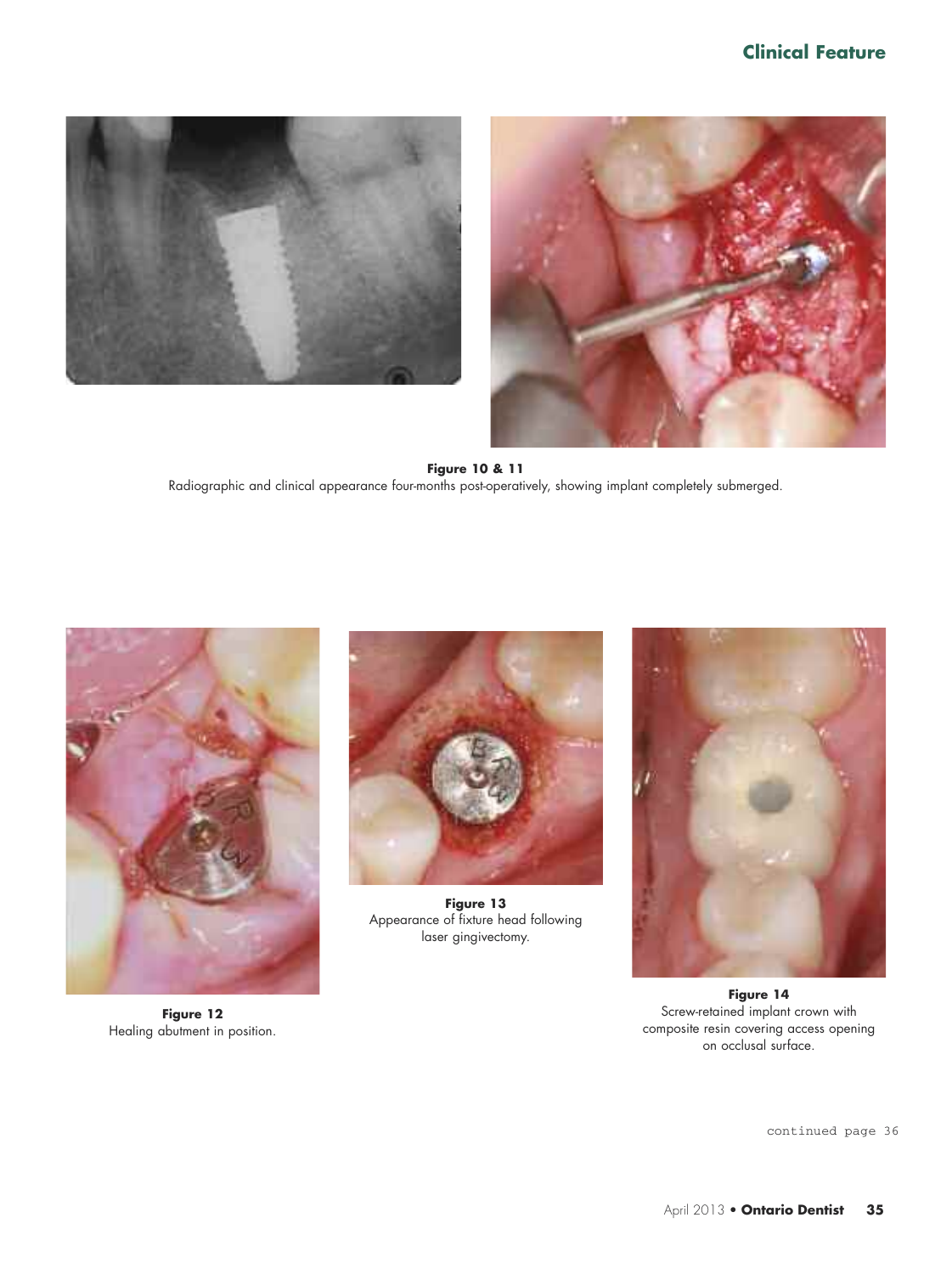## **Clinical Feature**



**Figure 15** Healing abutment with flowable composite placed to maintain gingival contours.



**Figure 16** Appearance of gingiva prior to final crown insertion.

removed, revealing a well maintained gingival architecture (Figure 16). The final crown was cement-retained on an adequately torqued abutment. The result was highly cosmetic, with no occlusal access opening, thereby satisfying the patient's esthetic needs (Figures 17 & 18).

## **Conclusions**

The key learning point of this case is the importance of clearly understanding a patient's expectations. From a clinician's perspective, the case was a success. In contrast to the conventional surgical approach, this procedure was quicker, less expensive, and required fewer appointments and surgeries. However, the initial outcome should not be considered a success, because in the eyes of the patient the case failed. A lack of understanding of the patient's needs and desires led directly to the patient's final disapproval. Fortunately, as has been described, there was a simple solution. Changing from a screw-retained crown to a cement-retained crown helped to achieve true success, as defined by this patient's acceptance of the final result.  $\overline{op}$ 

*Dr. Raj Chopra is a 2000 graduate of the Schulich School of Medicine & Dentistry at Western University. He is a Fellow of the International Congress of Oral Implantologists and currently maintains a private practice in Mississauga, Ont. Dr. Chopra may be reached at 905- 270-0007 or at rchopra1@gmail.com.*

### **References**

- 1 F3 is the growth-factor-rich plasma layer which is used to bioactivate the implant surface and all allo- and xenograft materials in this case.
- 2 FDBA is freeze dried bone allograft.
- 3 F1 is the fibrin-rich layer of plasma that is used to form the biologic membrane used to seal the socket in this case.